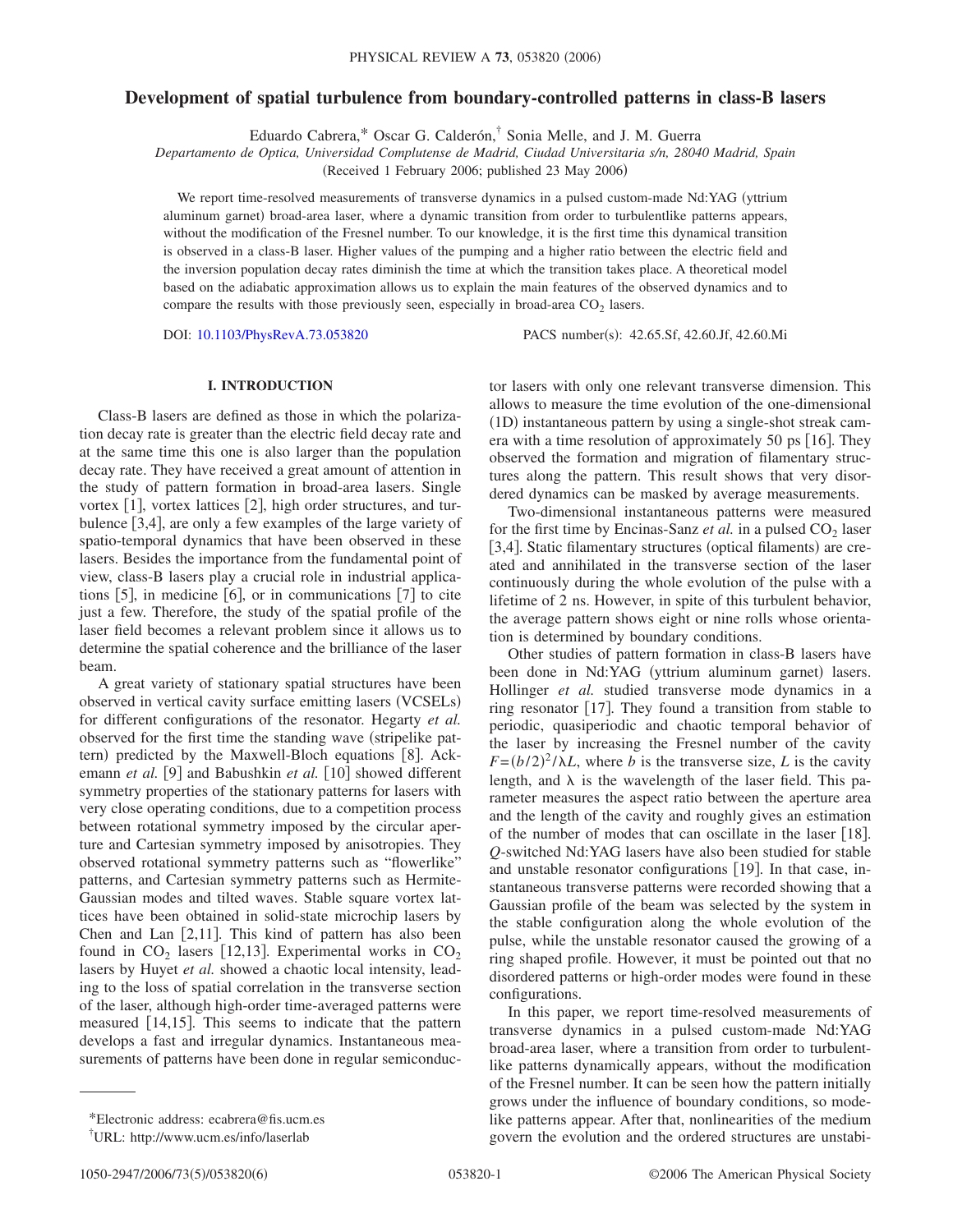

FIG. 1. (Color online) (Top) Experimental setup to measure the instantaneous intensity pattern of our broad-area Nd:YAG laser. FL, flash-lamps; F, fans for air cooled system; HV PS, high voltage power supply; C, capacitor 100  $\mu$ F; RH, Rodowsky Hall; M1, concave (10 m radius); total reflector; M2, plane output couple (70% reflectivity); BS, beam splitter, NF, filter to avoid overexposure of the camera; IR CCD, camera; D, diffusor; PD, photodiode; O, oscilloscope. (Bottom) Signals recorded in the transient programmable digitizer: (a) pump time profile, (b) output intensity, (c) internal shutter of the camera.

lized towards a highly disordered pattern, which cannot be described by cavity modes. This dynamical transition has not been seen in any other type of class-B lasers. The highly disordered spatial dynamics observed in  $CO<sub>2</sub>$  lasers appears in all the registered times. No ordered phase in its evolution has been seen up to now, even though the Fresnel number of the resonator was five times smaller than the Fresnel number of the Nd:YAG laser resonator used in this work. This result shows that, apparently, the classification of lasers according to the ratio between decay rates is not enough to classify their spatial dynamics, and more parameters are needed to describe not only the quantitative features but the qualitative ones. In this paper we will try to tackle the problem to see what is the physical reason for this different behavior.

### **II. EXPERIMENTAL SETUP**

The experimental setup is shown in Fig. 1. The singleshot laser is an air cooled, low pulse energy  $(\simeq 50 \text{ mJ})$  flashlamp pumped prototype fired by means of an electronic switch. The lasing medium was a Nd:YAG cylindrical rod (60 mm long  $\times$  6 mm diameter), side pumped by two parallel linear flash lamps. The rod and the flash-lamps are located inside a double elliptical gold-plated cylindrical pumping cavity. Inside this cavity, the two linear flash lamps are placed at the focus of the ellipses along the cylindrical cavity

while the rod is placed between them in the same horizontal plane. In this form, the pumping geometry imposes an anisotropy that selects a "Cartesian symmetry" instead of a circular symmetry. The lamps were excited by a 100  $\mu$ F capacitor allowing a maximum of 1600 V to be applied to the lamps. The *L*=17 cm long laser resonator consists of a concave  $(R=10 \text{ m}$  radius) total reflector and a plane output coupler (70% reflectivity). A nonpolarizing beam splitter (50:50) was placed behind the output coupler to separate the beam. The transmitted beam is carried to a photodiode (1 ns rise time) after reflecting on a magnesium diffusor to ensure we are measuring a spatially averaged intensity. The signal from the photodiode was measured in a transient programmable digitizer having a 1 GHz real time bandwidth. The reflected beam from the beam splitter reaches an intensified IR enhanced charge-coupled device (CCD) camera (4 Quick E, Stanford Computer Optics, Inc.), with a  $768 \times 494$  pixels array. The spatial resolution is 50  $\mu$ m/pixel which allows us to observe the spatial structure forming the pattern. The minimum integration time for the recorded patterns is 1 ns. This time must be compared with the characteristic time scale of the local intensity evolution. The measurement of the local intensity shows a time evolution of a few  $\mu$ s, which is the characteristic time of relaxation oscillations. It is well known that the frequency of the relaxation oscillations in cw class B lasers is  $f_R^2 \approx 2\gamma_\parallel \kappa (R-1)/(2\pi)^2$  where  $1/\kappa \approx 7$  ns is the photon lifetime,  $1/\gamma_0 \approx 0.23$  ms is the population inversion lifetime, and *R* represents the dimensionless pumping parameter. For the range of pumping values used in our experiments (between 2.7 and 5), we obtain a frequency equal to  $f_R \approx 0.3$  MHz, which agrees with the experimental one. In conclusion, the instantaneous character of the recorded patterns is guaranteed. The laser operates in a single-shot regime leaving enough time between two shots to avoid thermal effects. We take one snapshot per pulse. Both the integration time and the time within the pulse at which we record the snapshots (time delay) are computer controlled. We use the electric signal that fires the flash-lamps as an external trigger to open the camera gate. A signal from the internal shutter of the camera is recorded in the transient programmable digitizer, where the output intensity and pump time profile are also recorded (see Fig. 1). Neutral filters in front of the camera aperture protects the system from overexposure.

#### **III. EXPERIMENTAL RESULTS**

In this section we study the evolution of the pattern along the pulse for a pump value 2.7 times above the threshold one. This pump is the lowest we can achieve with our setup. At the beginning of the output pulse we observe high-ordered structures although different kinds of modes appear. In particular, latticelike modes and stripelike modes are obtained, as can be seen in Fig. 2, which shows different kinds of ordered patterns recorded at the beginning of the laser pulse. An example of a lattice pattern which resembles a Gaussian-Hermite  $TEM_{45}$  is shown in Fig. 2(a). Stripelike modes with different orientations have also been observed [see Fig.  $2(b)$ , tilted  $45^\circ$ , and Fig. 2(c), vertical orientation]. The vertical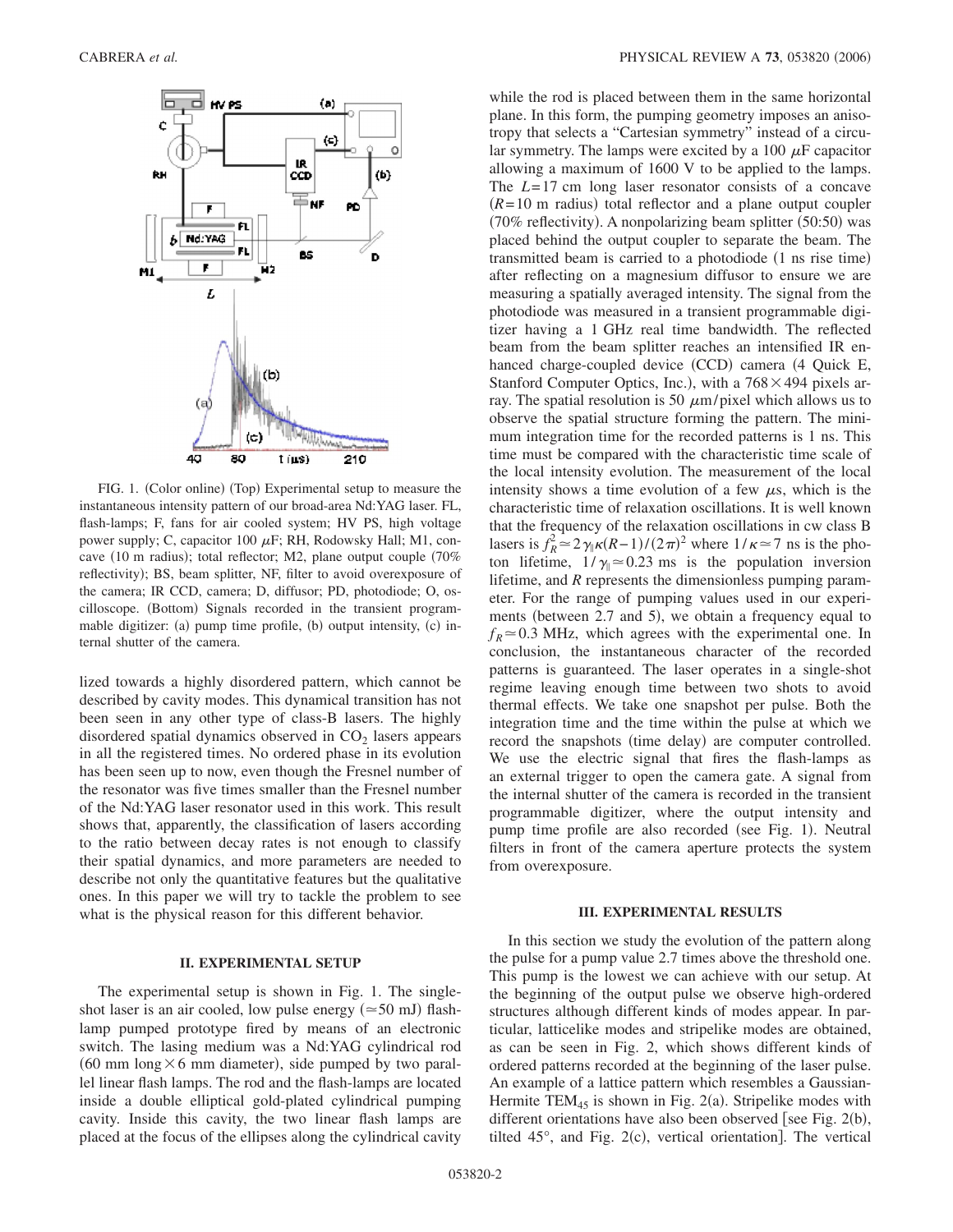

FIG. 2. (Color online) Experimental instantaneous intensity patterns (resolution time 9 ns) for a pumping 2.7 times above threshold. (a) and (b) for 4  $\mu$ s of time delay from the beginning of the pulse, (c) for 8  $\mu$ s of delay, and (d) for 40  $\mu$ s of delay. Pattern size  $6\times 6$  mm.

and horizontal directions correspond to the selected axis by the pump. This kind of pattern could be a standing wave or a high-order Gaussian-Hermite mode. In order to discern between both possibilities, the instantaneous far field patterns should be simultaneously measured with the near field ones. Figure 2(d) shows a more complex spatial profile that consists of a combination of a flowerlike pattern (characterized by bright peaks around the perimeter of the laser spot) with a stripelike pattern in the vertical direction. The characteristic length scale of all of these ordered structures is near 0.8 mm. The presence of this great variety of profiles for the same experimental conditions seems to indicate a weak selection of the spatial symmetry. As we mentioned in the Introduction, Babushkin *et al.* [10] and Ackemann *et al.* [9] showed a similar coexistence of patterns for VCSELs, for the case of stationary patterns. In that case, standing waves and structures close to high-order Gaussian-Laguerre modes were seen for the same experimental conditions. Only small anisotropies selected the pattern.

As time increases, bulk parameters dominate the dynamics, and the previous ordered structures disappear, leading to very disordered intensity profiles. Examples of this behavior can be seen in Fig. 3, which shows two instantaneous patterns recorded for a time delay of 80  $\mu$ s approximately from the beginning of the output pulse. The pattern shown in Fig. 3(a) consists of a bunch of bright peaks randomly distributed over the transverse cross section, while superimposed traveling waves with different orientations can be seen in Fig. 3(b). In both of them, the mean size of the structures (around 0.2 mm) is much smaller than those present in the first steps of the emission. It must be pointed out that this characteristic length scale roughly remains constant during the rest of the evolution of the output pulse. Once the transition from order



FIG. 3. (Color online) Experimental instantaneous intensity patterns (resolution time 9 ns) for a pumping 2.7 times above threshold. (a) for 77  $\mu$ s of time delay from the beginning of the pulse and (b) for 83  $\mu$ s of delay. Pattern size 6  $\times$  6 mm.

to disorder is complete, the pattern changes randomly but the mean size of the structures stays approximately unchanged.

Increasing the voltage applied to the flash lamps allows higher-order modes to overcome diffraction losses and thus, to appear. This can be seen in Figs. 4 and 5, which show characteristic intensity profiles recorded for a pump parameter 4 times above threshold and different times delays from the beginning of the emission. Figures  $4(a) - 4(c)$  show different profiles recorded in the ordered regime. It can be seen how the typical size of the structures reduces from those corresponding to lower pumping due to the mentioned appearance of higher-order modes. We have seen some highorder patterns [see Figs.  $4(a)$  and  $4(b)$ ] which are very similar to those found by Chen *et al.* in Ref. [20]. They observed stationary transverse modes in a VCSEL which cannot be described by TEM modes or by the eigenfunctions of the Helmholtz equation with square rigid boundary conditions



FIG. 4. (Color online) Experimental instantaneous intensity patterns (resolution time 3 ns) for a pumping 4 times above threshold. (a), (b), and (c) for 8  $\mu$ s of time delay from the beginning of the pulse. Pattern size  $6 \times 6$  mm. (d) Transverse pattern calculated by using Eq. (3) in Ref. [20],  $|\psi_{11}(x, y; 3\pi/4) + \psi_{11}^*(x, y; 3\pi/4)|^2$ .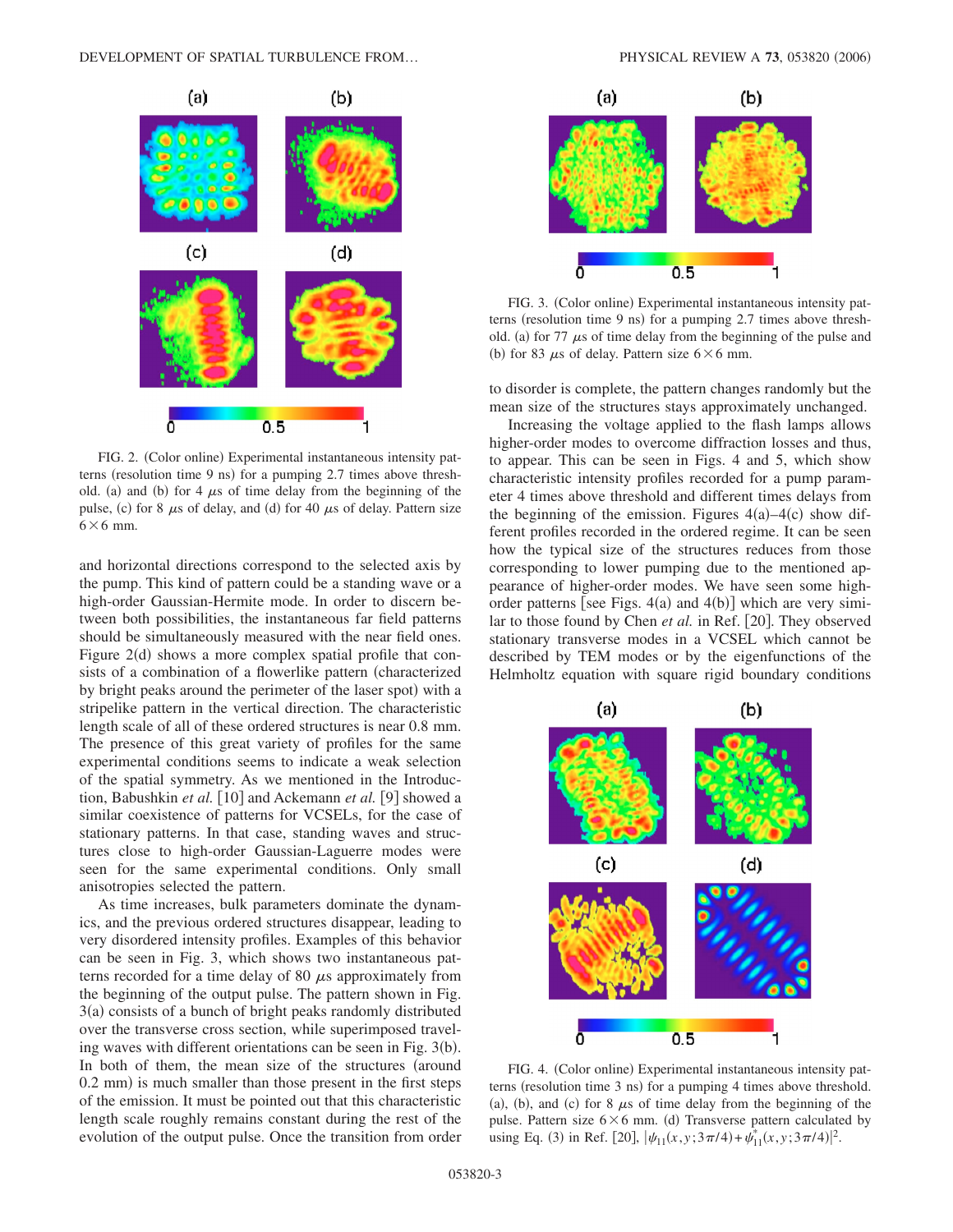

FIG. 5. (Color online) Experimental instantaneous intensity patterns (resolution time 3 ns) for a pumping 4 times above threshold. (a) for 23  $\mu$ s of time delay from the beginning of the pulse and (b) for 25  $\mu$ s. Pattern size 6×6 mm.

[20]. In order to theoretically reproduce the measured patterns, they use  $SU(2)$  transverse mode functions which are based on the geometrical trajectories (see the detailed explanation in Ref. [21]). This kind of transverse modes are obtained through lateral boundary conditions. Using the same formalism, we have theoretically reproduced the patterns shown in Figs.  $4(a)$  and  $4(b)$  [see Fig.  $4(d)$ ]. Therefore, we could say that in this case the pattern formation is mainly governed by lateral boundary conditions. At larger times along the pulse, irregular intensity profiles appear as can be seen in Figs.  $5(a)$  and  $5(b)$ . The characteristic size of the structures is much smaller than the one observed in the corresponding ordered patterns, i.e., we observe qualitatively the same behavior as described previously for lower voltages.

It is well known that the transversal size of high-order Gaussian-Hermite modes is approximately given by the expression  $x_n \approx \sqrt{n} \omega(z)$  where *n* represents the mode order and  $\omega(z)$  the size of the mode of zero order [22]. This approximation allows us to compare the sizes of the different modes that appear for different pumping values at the beginning of the output pulse. It can be demonstrated that the ratio between the transversal size of these modes is roughly the square root of the corresponding orders. This test supports the hypothesis of the appearance of Gaussian-Hermite modes in the beginning of the evolution of the laser field emission.

Higher pumping also causes changes in the dynamical transition from order to turbulence. In particular, we observe that the time when the transition takes place decreases as the pumping increases. However, we cannot give a precise relationship between this time and the pump value, due to the nonexact reproducibility of the pulsed laser. For the highest pump we can achieve, i.e., 5.4 times above threshold, no ordered patterns were observed in the times we measured.

## **IV. THEORETICAL DISCUSSION**

A Nd:YAG laser is a case of an extreme class-B laser, due to the ratio between the time decay constants for electric field, electric polarization, and inversion of population. These are, respectively,  $\kappa = 1.4 \times 10^8 \text{ s}^{-1}$ ,  $\gamma_{\perp} = 4 \times 10^{11} \text{ s}^{-1}$ , and  $\gamma$ <sub>|</sub>=4.35×10<sup>3</sup> s<sup>-1</sup>. Thus, we can handle the semiclassical two-level Maxwell-Bloch equations in the adiabatic approximation. The use of a two-level model for a Nd:YAG laser is justified by the isomorphism between the complete four-level model for the Nd:YAG system and the standard two-level model, as was pointed out in Ref. [23]. Proper pumping and losses profiles complete the model. Therefore, the laser equations are the following:

$$
\frac{\partial E}{\partial \tau} = ia\Delta_{\perp} E + \left(\frac{D}{1 + i\delta} - \eta\right) E,\tag{1}
$$

$$
\frac{\partial D}{\partial \tau} = -\gamma \left[ D - R + \frac{|E|^2 D}{1 + \delta^2} \right].
$$
 (2)

*E* and *D* are the dimensionless slowly varying envelopes of the electric field, and the population inversion, respectively.  $\gamma \equiv \gamma_{\parallel}/\kappa$ ,  $\delta = (\omega_{21} - \omega_c)/\gamma_{\perp}$  is the usual rescaled detuning between the atomic line center and the cavity frequency. Light diffraction is taken into account by means of the transverse Laplacian term in the field equation, and is measured by the diffraction coefficient  $a = c^2/(2\omega_{21}\kappa b^2)$ , where *b* is the spatial transverse size of the laser.  $\Delta_{\perp} = \partial_x^2 + \partial_y^2$  is the transverse Laplacian where *x* and *y* are normalized with the spatial scale *b*.  $\eta(x, y)$  takes into account the spatial dependence of the losses. This losses profile has been considered flat near the optical axis increasing strongly outside this area to account for diffraction. The time  $\tau$  is normalized versus the electric field decay rate  $(\tau = \kappa t)$ .  $R(\tau, x, y)$  represents the pumping parameter. In order to reproduce the experimental conditions, we use a square spatial pumping profile. Likewise, the temporal form of the pumping was simulated by the following function approaching the pulse excitation of the lamps, which can be seen in Fig. 1,

$$
R = A \left(\frac{\tau}{\tau_{peak}}\right)^3 e^{3(1-\tau/\tau_{peak})} \quad \text{for } \tau < \frac{5}{3}\tau_{peak},
$$
\n
$$
R = A \left(\frac{5}{3}\right)^5 e^{-2} \left(\frac{\tau_{peak}}{\tau}\right)^2 \quad \text{for } \tau \ge \frac{5}{3}\tau_{peak},\tag{3}
$$

where  $\tau_{peak}/\kappa=30 \mu s$  is the time needed for the pump to reach its maximum value. *A* has been chosen in order to obtain a total excitation energy above the threshold one corresponding to the potential charges used in the experiment.

The detuning value is not selected by any element inside the cavity. Thus, the system will choose the cavity mode with highest gain. We could roughly estimate this value measuring the characteristic size of the structures that appear in the beginning of the output pulse and considering the general result of the stability analysis for the case of a laser with infinite transverse section. Accordingly, the laser emission is off axis, with a transverse wave number  $k_c = \sqrt{\delta/a}$ . Taking into account both results, a detuning value as small as  $\delta \approx 0.01$  is obtained. That so small a value will allow us to simplify the numerical calculations just taking a zero detuning. It must be pointed out that although we have used a result of the stability analysis for a laser with infinite transverse section, which of course it is not in our case, and in spite of the appearance of Gaussian-Hermite modes in the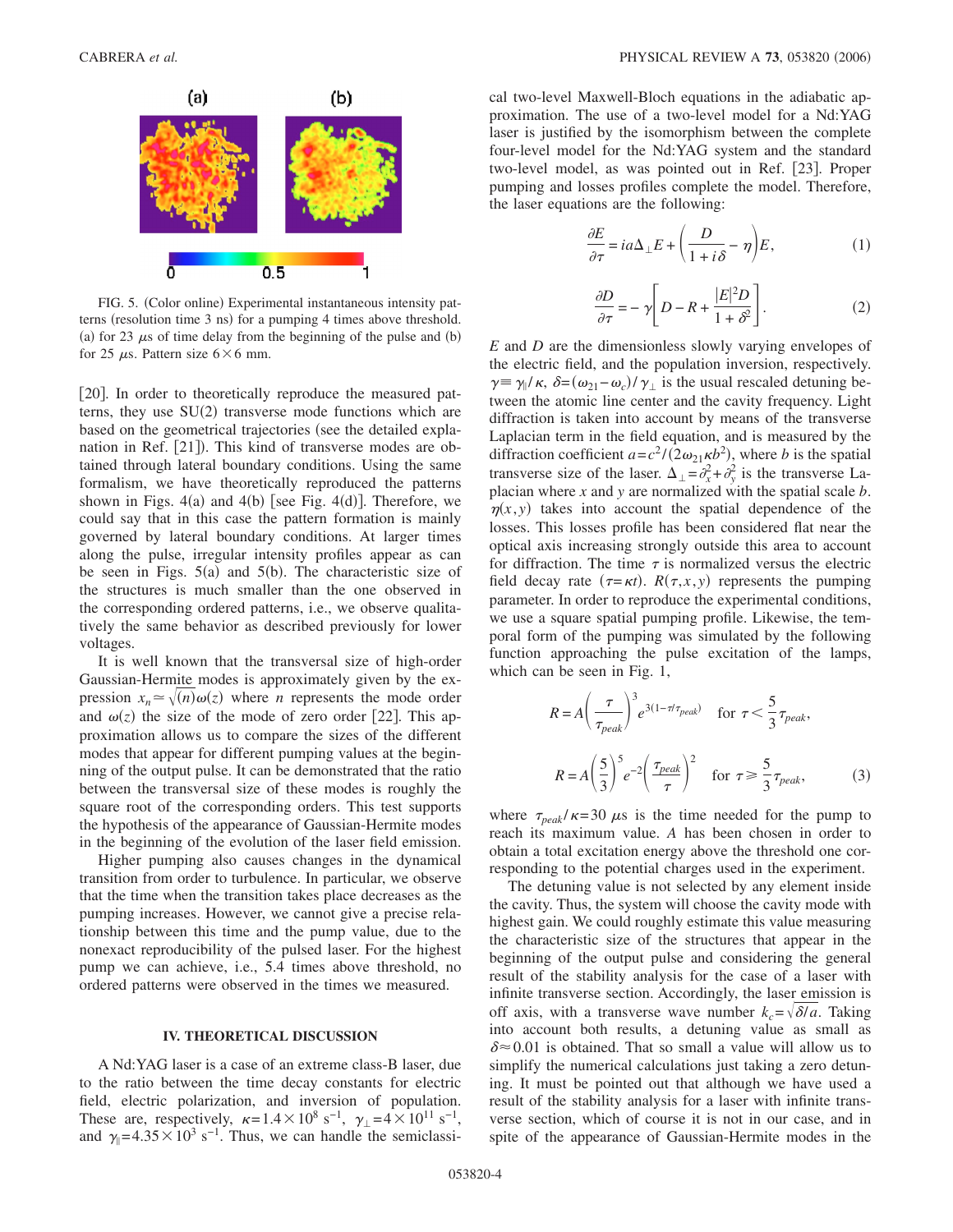

FIG. 6. (Color online) Simulated intensity patterns corresponding to different times along the laser pulse: at the beginning of the pulse (a) for 3  $\mu$ s, (b) for 5  $\mu$ s, and in the middle of the pulse (c) for 50  $\mu$ s. Those patterns were obtained for a pumping value of (a) 2 times above threshold, and  $(b)$ , $(c)$  5 times above threshold. FIG. 7. (Color online)

first steps of laser emission, the estimation of the detuning value is still valid. The pattern first selected by the system must be that one with the highest gain-losses ratio, taking into account the restrictions imposed by boundary conditions. Although these restrictions can modify the size of the structures from those predicted by the stability analysis, a large discrepancy is not expected due to the high Fresnel number of the laser cavity. In any case, simulations have also been developed for different detuning values close to the previous one, showing no significant changes on the spatiotemporal dynamics. Thus, only the results with zero detuning will be presented.

Integration of the system of Eqs.  $(1)$  and  $(2)$  gives qualitative agreement with experimental results. In the first steps of the output emission, the calculated patterns show highly ordered structures, whereas turbulentlike patterns emerge for later times. This evolution can be seen in Fig. 6 which shows three representative instantaneous simulated patterns for different times along the pulse. The large variety of spatial distributions seen in the experiments have not been obtained. Flowerlike modes and latticelike modes appear in the ordered phase of the emission [see Figs.  $6(a)$  and  $6(b)$ , respectively] but stripelike modes and more complex spatial distributions found in experiments have not been obtained. This could be explained by the strong influence of the boundary conditions used in our simulations which do not allow the appearance of this kind of modes.

Apart from these, other features of the dynamical evolution are reproduced by simulations. The reduction of the size of the structures along the pulse which can be seen in Fig.  $6(c)$ ] and the decrease of the lifetime of a boundarycontrolled regime for higher pumping have been corroborated with the simulations. These results show the validity of the model used, even with the simplicity of this model.

# **V. RELEVANCE OF THE RESULTS IN THE CONTEXT OF CLASS-B LASERS**

Finally, let us discuss the relevance of our results in comparison with previous works related with patterns in class-B lasers. Although the studies of pattern formation in VCSELs provides a great variety of phenomena due to the possibility of obtaining huge Fresnel numbers, the extremely fast time evolution of the local intensity in semiconductor lasers makes it a very difficult task to record instantaneous snap-



FIG. 7. (Color online) Simulated instantaneous patterns showing the evolution of the spatial intensity profile along the pulse for different values of  $\gamma = \gamma_0 / \kappa$ . (Top)  $\gamma = 10^{-4}$  (closer to the case of Nd:YAG lasers). (Bottom)  $\gamma=10^{-2}$  (closer to the case of CO<sub>2</sub> lasers).

shots of the evolution of the pattern. Up to now, and to the best of our knowledge, no instantaneous two-dimensional (2D) measurements have been done in VCSELs. However, instantaneous patterns have been measured in other class-B lasers as  $CO<sub>2</sub>$  and Nd:YAG lasers showing a very different dynamics. Besides modelike patterns having not been observed in high Fresnel  $CO<sub>2</sub>$  lasers, the characteristic size of the structures present in the spatial profile does not change during the whole evolution of the system  $[3,4]$ . On the contrary, the recorded patterns for the case of the Nd:YAG laser do not show the same length scale along the pulse. The ratio between electric field decay rate  $\kappa$  and inversion population decay rate  $\gamma_{\parallel}$  in CO<sub>2</sub> lasers is around 0.1 while the ratio in Nd:YAG lasers is of the order of 10<sup>-5</sup>. We think that this extreme difference of ratios is the relevant factor to explain the differences between both dynamics. To test this hypothesis we have integrated numerically the system of Eqs.  $(1)$ and (2) with values of  $\gamma = \gamma_{\parallel}/\kappa$  closer to the case of CO<sub>2</sub> lasers. We find that the lifetime of the ordered regime is decreasing as  $\gamma$  increases. Some representative instantaneous patterns, showing the evolution of the spatial intensity profile along the pulse, can be seen in Fig. 7 for values of  $\gamma$  of  $10^{-4}$ and 10−2. While the former case still presents modelike patterns in the beginning of the time evolution, the later value of 10−2 causes this ordered regime to almost disappear, being confined to the very beginning of the laser pulse. This points out that the duration of different pattern dynamics depends on the ratio between the decay rates  $\gamma$  and  $\kappa$ , even though all



FIG. 8. (Color online) Simulated instantaneous patterns showing the transition to disorder in a broad area  $CO<sub>2</sub>$  laser. (a) for 40 ns and (b) for 145 ns.